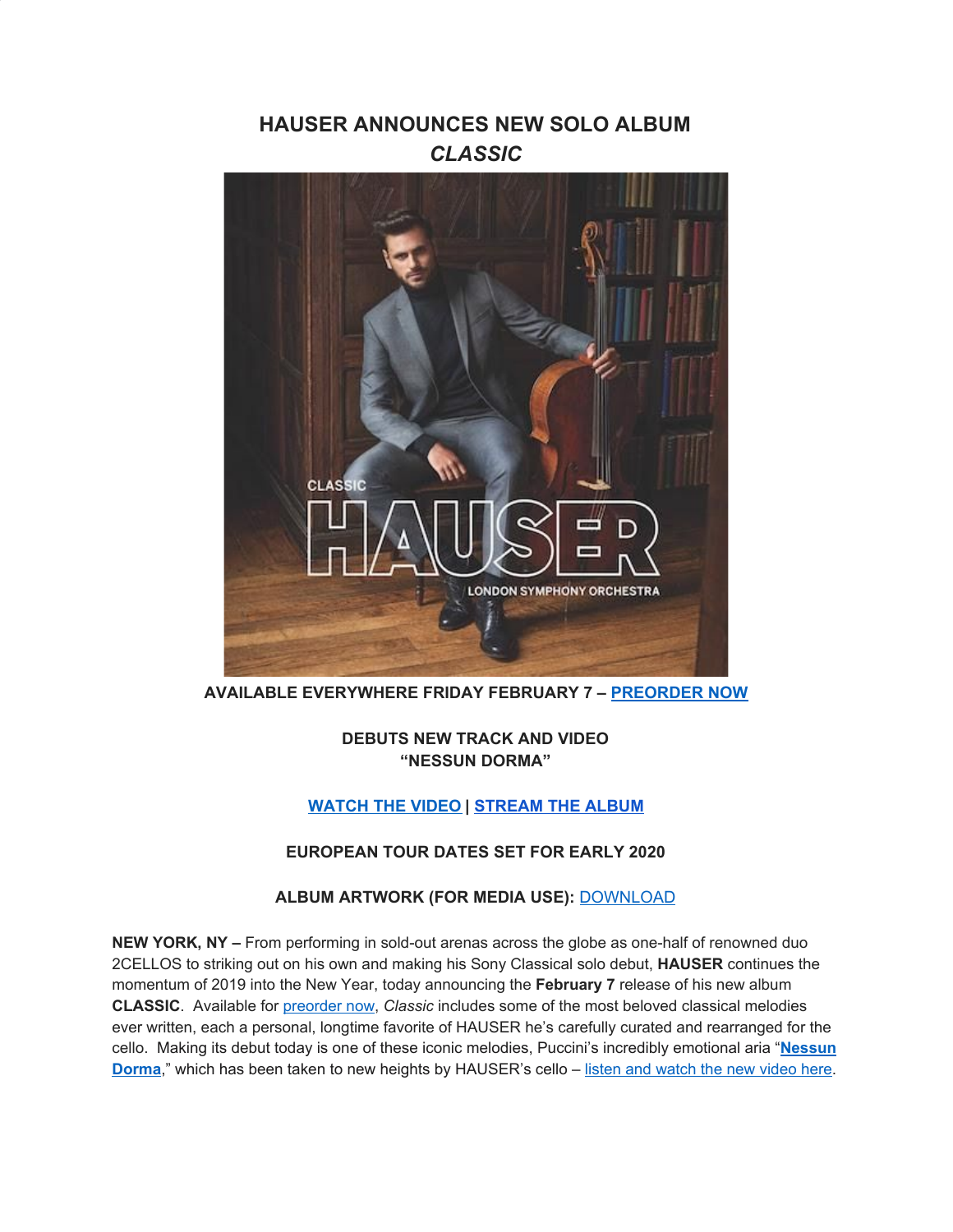"It's simple," says HAUSER when asked to describe *Classic*. "It's the most beautiful, the most romantic melodies ever written in classical music – by the greatest composers – played on the cello, the most beautiful and romantic instrument of all." HAUSER could hardly be blamed for calling each of the compositions on *Classic* "the most iconic" or "the most beautiful" or "the most romantic" melody in classical music. Because they are. Working alongside arranger Robin Smith and producer Nick Patrick, HAUSER has adopted these immortal compositions for the cello, letting them sing as never before with help from the London Symphony Orchestra.

The resulting timelessness of *Classic* is further exemplified by the album's lead offering, an interpretation of Tchaikovsky's masterpiece "**Swan Lake**," which HAUSER introduced alongside a stunning video showcasing his imitable performance style – [watch](https://u7061146.ct.sendgrid.net/wf/click?upn=G62jSYfZdO-2F12d8lSllQB1Rl2undlAMRdkk6UR3OValZ29XOK8OEpK18uaBqgz96_DruDjhchMBr5xQkz3h1qcOnjZc-2BCsAVhraQ7DxYhbA2-2BHLQf-2BHKWaWi2FTM7QHo-2Fd7eCMDRMAhfd2mcWSs-2FpzNW9MmuPwV7rH-2FbDd7DdSSYiHG9wjGhO7n7p1507v9k-2FEEyisWuLdpQJVRdi4uFYc90nob2I7cra4886xoSYvWfITjVfcZdOsP8gv5FbzLovO9VNggZ-2BZYqFJF6LVuZ-2BehfSWe1-2BIne1SfaBKhk4DjSSn-2FIEeneu3mRedGKbDNrXyUIcVQ82bLpISma4UxeeFnFuXcsgp-2FEG7qVuy-2FaPIs35l60dqgqvQfQ1PmoXb0iBxJFLRiUOhFU3eP2g0NCUbig2Qy04KG-2BB70LZw6jb4dM-3D) here. "Simple choice," he says of the excerpt from Tchaikovsky's ballet *Swan Lake* that opens *Classic*. "I don't think there's a person who hasn't heard it and doesn't recognize it. You play it, and it's like, 'Ah, yes - ballet, Tchaikovsky.' The melody is iconic. And I love the way it showcases the cello with orchestra, when they play the melody together. The same thing is true of the excerpt from Tchaikovsky's *The Nutcracker*."

Another ravishing Russian melody – the **Nocturne** from **Borodin's String Quartet** – is also known to the public as the song "And This Is My Beloved" from the Broadway musical *Kismet*. "It has real Russian soul, and it's so dramatic," HAUSER says, adding, "It really doesn't get better than this." The moonlit reverie of the melody from the slow movement of **Rachmaninoff's Piano Concerto No. 2** has already yielded a classic pop ballad – Eric Carmen's "All by Myself" – but the soulful sound of the cello adds another dimension to its appeal. "People will know this melody," HAUSER says, "even if they don't know where it comes from."

The composer most represented on *Classic*, not surprisingly, is Mozart. "He wrote so many unbelievably beautiful second movements that I had a hard time choosing," HAUSER says, "but we selected the slow movements from his **Concerto for Clarinet** and **Piano Concerto No. 21** – both so simple and touching. Also, the '**Lacrimosa**' from the Mozart *Requiem* – one of the saddest melodies ever written, and one of the last he wrote. You don't need a whole choir to sing it. The cello sound is so moving here."

Opera is represented on *Classic* by the most robust and popular of all tenor arias, Puccini's "**Nessun Dorma**," as well as Handel's heartbreaking "**Lascia Ch'io Pianga**" from his opera *Rinaldo* and the surging, passionate instrumental "**Intermezzo**" from Mascagni's opera *Cavalleria Rusticana*. If the song "**Caruso**" is not technically a classical tune, it evokes the memory of the great Italian tenor Enrico Caruso, and it has become a favorite of contemporary operatic tenors. "It's one of the best-known songs from Italy," HAUSER notes, "and singers love to perform it. No one had done it yet on the cello, though, and it's perfect instrument for this beautiful melody."

*Classic* also features crossover compositions – James Last's enduring instrumental standard "**The Lonely Shepherd**" (heard on the soundtrack of Quentin Tarantino's *Kill Bill: Volume 1*) and a more recent favorite, "**River Flows in You**" by the South Korean pianist/composer Yiruma. The second lead offering from *Classic*, "River Flows in You" was debuted alongside yet another stunning visual, which features HAUSER drifting along the Adriatic Sea – [watch](https://u7061146.ct.sendgrid.net/wf/click?upn=G62jSYfZdO-2F12d8lSllQB3HkAYIH6LVcGTndJCnSmwh6ZonsuqSSiiYP05KA87lN_DruDjhchMBr5xQkz3h1qcOnjZc-2BCsAVhraQ7DxYhbA2-2BHLQf-2BHKWaWi2FTM7QHo-2Fd7eCMDRMAhfd2mcWSs-2FpzNW9MmuPwV7rH-2FbDd7DdSSYiHG9wjGhO7n7p1507v9k-2FEEyisWuLdpQJVRdi4uFYc90nob2I7cra4886xoSYvWfITjVfcZdOsP8gv5FbzLovO9VNggZ-2BZYqFJF6LVuZ-2BegNxvRDIH4RtamwHs4toAVdSlDjdm359mrujrILfI3jley9TbeHBWXHVZbng4Bz736fPyxNp0GIkRZH-2BcYWhSCNUhxgPF0EoA7THRWF3jtw08Q5h8cxXpxOR8AaAuvtnlD1xZ6sjNDr-2BqusZ-2FadEvf0-3D) here.

HAUSER's story begins as a very young child in the town of Pula, Croatia, where he found himself so transfixed by the sound of a cello that he was moved to gather whatever he could around him to try to *make* the instrument himself, in the hopes that he could learn its mechanisms and recreate that very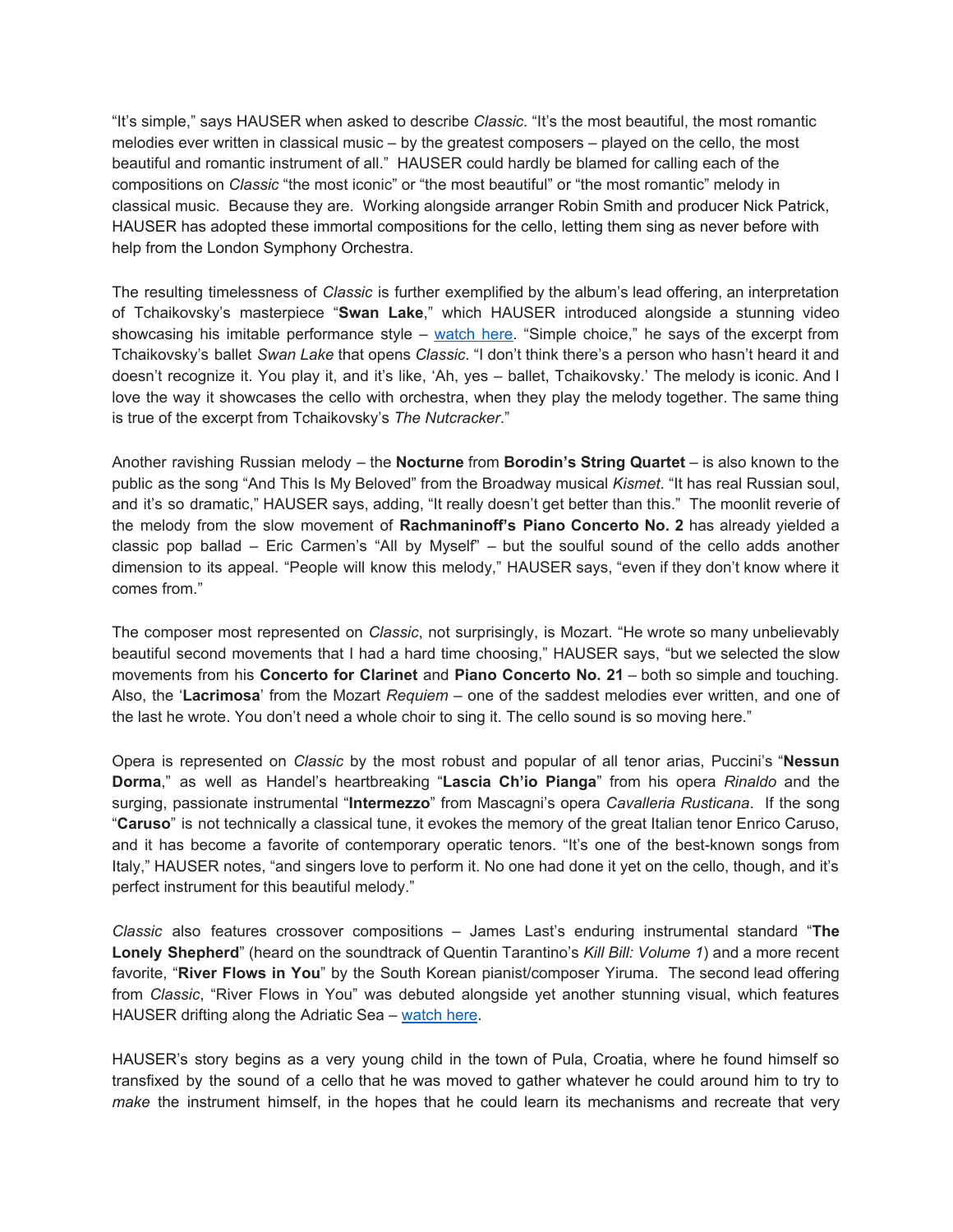same magical sound. His impatience to master the cello survived his childlike attempt to build one, as the dynamic young cellist has since rocketed to fame as half of the global, genre-busting musical sensation 2CELLOS. With the release of *Classic*, his first solo album for Sony Classical, HAUSER has realized maybe the best of all possible musical dreams that dazzled that little Croatian boy.

"This is what the world needs now – these melodies, this music, with soul and heart, performed on the cello," HAUSER ultimately concludes about *Classic*. "I feel like I'm on a mission, because this world has gone crazy in so many ways. I hope I can touch and move as many people as possible. With the passion we put into it and the presentation, I think *Classic* can do that."

## **HAUSER – CLASSIC TRACKLISTING**

- 1. Swan Lake
- 2. Rachmaninov 2nd Piano Concerto
- 3. Caruso
- 4. Air on a G String
- 5. The Nutcracker Suite
- 6. Concerto for Clarinet
- 7. Nocturne in C Sharp
- 8. Intermezzo (Cavalleria Rusticana)
- 9. River Flows in You
- 10. Lascia Ch' io Pianga
- 11. The Lonely Shepherd
- 12. Piano Concerto No. 21
- 13. Nocturne
- 14. Nessun Dorma
- 15. Lacrimosa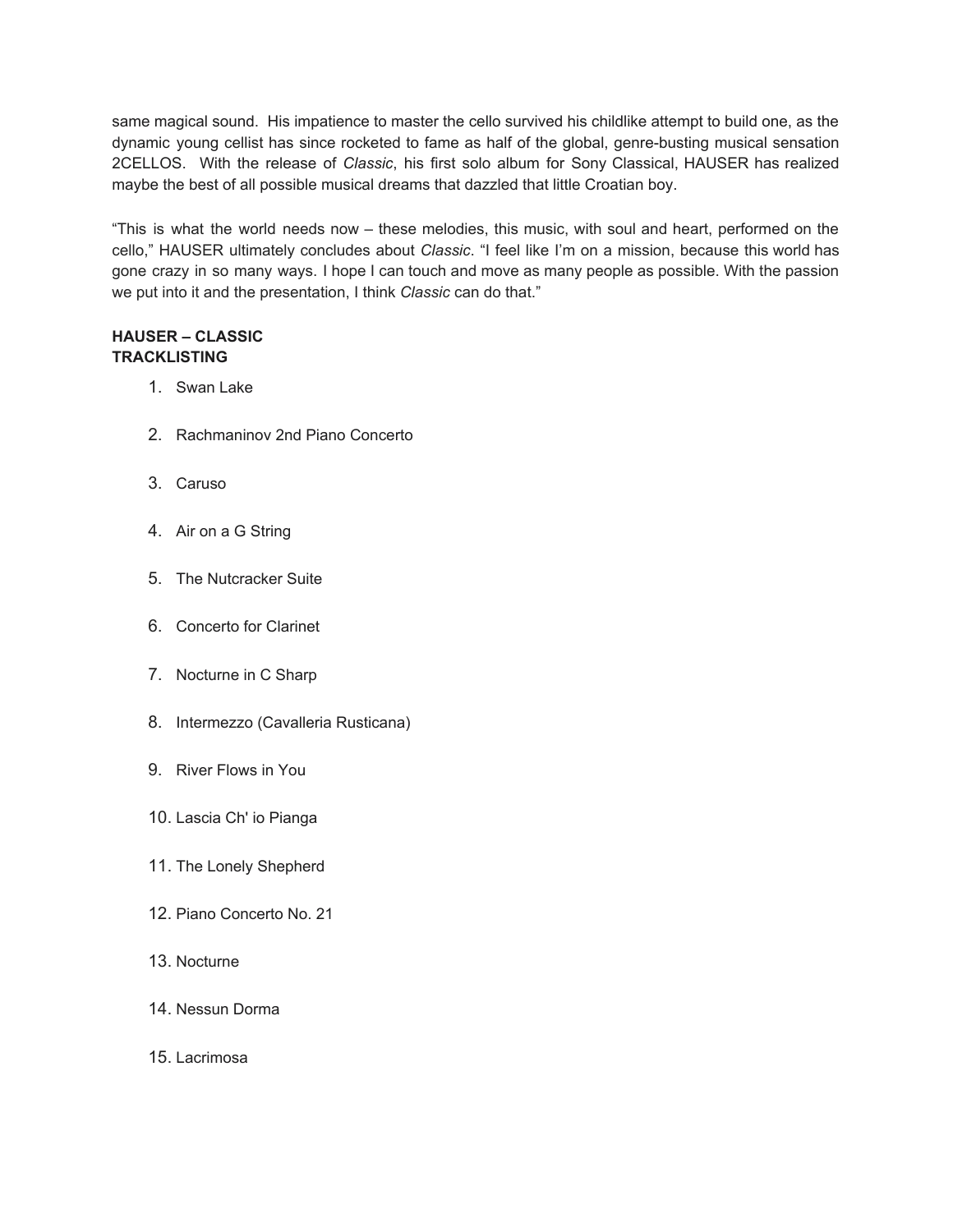16. Adagio for Strings

#### **ABOUT HAUSER**

The dynamic young cellist who rocketed to fame as half of the genre-busting worldwide musical sensation 2CELLOS, HAUSER now gears up to release his new solo album entitled *Classic*, set for release February 7 from Sony Classical.

Drawn to the cello as a little boy when he first heard it played on the radio in his native Croatia, HAUSER began to learn the instrument at the age of 8. His remarkable potential was recognized not long after, when he began an intense study of music, the cello and classical repertoire that eventually took him to London, Manchester and Boston for conservatory training. Upon graduation in 2011, HAUSER joined fellow cellist Luka Šulić to become 2CELLOS, creating a viral cello version of Michael Jackson's "Smooth Criminal," which catapulted the duo's global success.

In the classical world, HAUSER collected some 21 first prizes in prestigious national and international cello competitions, performing twice in London for Prince Charles at Buckingham and St. James's Palaces. He was also the last student to play for and perform with the iconic Russian cellist/conductor/humanitarian Mstislav Rostropovich. As a soloist, HAUSER has performed in many of Europe's greatest classical venues, including London's Wigmore Hall and Amsterdam's Concertgebouw.

The meteoric rise of 2CELLOS led HAUSER and Šulić to join Sir Elton John on tour globally, sign with Sony Music Masterworks and release five successful albums, as well as sell out arena dates around the world. As 2CELLOS, they have performed in iconic venues such as Rome's Colosseum, New York City's Radio City Music Hall, London's Royal Albert Hall, Italy's Arena di Verona, the Olympia in Paris, Tokyo's Budokan and the Sydney Opera House.

#### **CONNECT WITH HAUSER:** [WEBSITE](https://u7061146.ct.sendgrid.net/wf/click?upn=G62jSYfZdO-2F12d8lSllQBxKmpMJX-2Fayrbdk8IpHdOQUq-2Bs1Z9pXRnTUEyZWYtjIc_DruDjhchMBr5xQkz3h1qcOnjZc-2BCsAVhraQ7DxYhbA2-2BHLQf-2BHKWaWi2FTM7QHo-2Fd7eCMDRMAhfd2mcWSs-2FpzNW9MmuPwV7rH-2FbDd7DdSSYiHG9wjGhO7n7p1507v9k-2FEEyisWuLdpQJVRdi4uFYc90nob2I7cra4886xoSYvWfITjVfcZdOsP8gv5FbzLovO9VNggZ-2BZYqFJF6LVuZ-2BenMcsseink4zxo36EjCWvO7J0hDassNjXoa1cMFLNNGT1O8Zw82-2Fj1B5WldIVBm4s9Ab-2FIiK3-2BNqIEflBEcbEndwFpLKO415kjPXUQGlSYvvZ3Xf1QIOHfEP6jMk1NUVQ6JEVi4LPvKLxU5UaezW12w-3D) | [FACEBOOK](https://u7061146.ct.sendgrid.net/wf/click?upn=G62jSYfZdO-2F12d8lSllQB7-2FfNA5ybbus3d-2BYXhcEJq2OFksJkEjzuS5XUzJQtOnQ_DruDjhchMBr5xQkz3h1qcOnjZc-2BCsAVhraQ7DxYhbA2-2BHLQf-2BHKWaWi2FTM7QHo-2Fd7eCMDRMAhfd2mcWSs-2FpzNW9MmuPwV7rH-2FbDd7DdSSYiHG9wjGhO7n7p1507v9k-2FEEyisWuLdpQJVRdi4uFYc90nob2I7cra4886xoSYvWfITjVfcZdOsP8gv5FbzLovO9VNggZ-2BZYqFJF6LVuZ-2BelRmhuoiN8WscjjFWfb6LWkuCDTX23bZoTfQQwBJmvENShoQnEeEtSs5INKdWFzAtxAAXLo1p037oDLGo1gMpnOgwJmnrMfvugGmhWI6vUBeBCWqgyKTyX3PoXT9HZ5HFmDx4Rn0oRklPpZPxX4NrdQ-3D) | [INSTAGRAM](https://u7061146.ct.sendgrid.net/wf/click?upn=G62jSYfZdO-2F12d8lSllQB9oOLDZSTbZztgIax2cHdIrN3Ln8Ch7BydyCLzGgq7AG_DruDjhchMBr5xQkz3h1qcOnjZc-2BCsAVhraQ7DxYhbA2-2BHLQf-2BHKWaWi2FTM7QHo-2Fd7eCMDRMAhfd2mcWSs-2FpzNW9MmuPwV7rH-2FbDd7DdSSYiHG9wjGhO7n7p1507v9k-2FEEyisWuLdpQJVRdi4uFYc90nob2I7cra4886xoSYvWfITjVfcZdOsP8gv5FbzLovO9VNggZ-2BZYqFJF6LVuZ-2Beg7KPGSUyqrceVSLi432tMXEHiFaWTBJC-2F7torxpfn1-2F3zI2k-2FTpRf2zS4rZIYyz2vHOd0ZX3upyjNdB5VE8WRK5oSgab5fyWPEmLltYa9-2F2OKyyhZPn4T27vbiCmgKxlgR7y1RTK095oGrQuGBObYI-3D) | [TWITTER](https://u7061146.ct.sendgrid.net/wf/click?upn=G62jSYfZdO-2F12d8lSllQB-2F1JkTkpDaQw2cO2OsUoP-2Bj-2By4U56tSitnTh-2BISmq2yQ_DruDjhchMBr5xQkz3h1qcOnjZc-2BCsAVhraQ7DxYhbA2-2BHLQf-2BHKWaWi2FTM7QHo-2Fd7eCMDRMAhfd2mcWSs-2FpzNW9MmuPwV7rH-2FbDd7DdSSYiHG9wjGhO7n7p1507v9k-2FEEyisWuLdpQJVRdi4uFYc90nob2I7cra4886xoSYvWfITjVfcZdOsP8gv5FbzLovO9VNggZ-2BZYqFJF6LVuZ-2Bev0ctFL9QqtTTfmTtV7sLJQPPaVE2OKvHF2UGHnMdl7-2FWnaYrntd0CSWWx6rQRm0lCdzbyeZctlZvAOoSETVD0tyskAcs-2BM0QtYscZfxyhyasnD3toP07MOEdOFhwqIk-2FQ2sVdngizGHmWQ4qQKTFVo-3D) | [YOUTUBE](https://u7061146.ct.sendgrid.net/wf/click?upn=G62jSYfZdO-2F12d8lSllQB8Py45Kv8f-2BYRfyH7N0ZolNQCv2y6BDVS0Wmf3DHL39O-2BkIVSwKbF3yZNHZhRpZ90w-3D-3D_DruDjhchMBr5xQkz3h1qcOnjZc-2BCsAVhraQ7DxYhbA2-2BHLQf-2BHKWaWi2FTM7QHo-2Fd7eCMDRMAhfd2mcWSs-2FpzNW9MmuPwV7rH-2FbDd7DdSSYiHG9wjGhO7n7p1507v9k-2FEEyisWuLdpQJVRdi4uFYc90nob2I7cra4886xoSYvWfITjVfcZdOsP8gv5FbzLovO9VNggZ-2BZYqFJF6LVuZ-2Bes8eovuEpzksYhWuhgYPqrKyFVmsa5lZFsotCntrmeeUhruc9Z5CFZ5uhVHJr88hZj5QxUGckU5JOoPBf-2Bg0d4Zh-2F0dZonEoJn4Jc0B9hweCn0yc0ZV6l8t9K9A2Bg6yVZP9uE3ZX0ctCHAgd8pSRcQ-3D)

#### **HAUSER APPROVED PRESS IMAGE (CREDIT ROGER RICH):** [DOWNLOAD](https://u7061146.ct.sendgrid.net/wf/click?upn=G62jSYfZdO-2F12d8lSllQB3TRGCNWk7ShOnmo1RftY5eHF9DvySyRO-2FGPkyc4umLvCocMnLwjWzk6OtVTyVf1mA-3D-3D_DruDjhchMBr5xQkz3h1qcOnjZc-2BCsAVhraQ7DxYhbA2-2BHLQf-2BHKWaWi2FTM7QHo-2Fd7eCMDRMAhfd2mcWSs-2FpzNW9MmuPwV7rH-2FbDd7DdSSYiHG9wjGhO7n7p1507v9k-2FEEyisWuLdpQJVRdi4uFYc90nob2I7cra4886xoSYvWfITjVfcZdOsP8gv5FbzLovO9VNggZ-2BZYqFJF6LVuZ-2BepvaDd-2BQpeSw7IDnIuZynC4u5-2BPQXTCwWRiZaLUWLPbZljdlOCe3p-2BmI2CUopUwYCoYECE-2B2B1vFJJeoDnIYRyc-2FmEdrRZcxYllpEqZQQrpa-2FiKaFHHPbnU6DoD2runfS2416iu61lzIJGygzH3FSnQ-3D)

#### **HAUSER – TOUR DATES – TICKETING INFO [HERE](https://u7061146.ct.sendgrid.net/wf/click?upn=G62jSYfZdO-2F12d8lSllQBxKmpMJX-2Fayrbdk8IpHdOQVwmxIFlNHuthyDNOC7dkhV_DruDjhchMBr5xQkz3h1qcOnjZc-2BCsAVhraQ7DxYhbA2-2BHLQf-2BHKWaWi2FTM7QHo-2Fd7eCMDRMAhfd2mcWSs-2FpzNW9MmuPwV7rH-2FbDd7DdSSYiHG9wjGhO7n7p1507v9k-2FEEyisWuLdpQJVRdi4uFYc90nob2I7cra4886xoSYvWfITjVfcZdOsP8gv5FbzLovO9VNggZ-2BZYqFJF6LVuZ-2BeoNNH-2Bd0YUYHVhpI12XaRMGNnKo-2F679eRChlaaRXj3Stm99GvdXvr51YZoXRfUuKMRn2cR3Nu1WIY5Cp7kLLv8xX02LFCPBtWqijuRVwzS9E0PdtUzBWW3RmXHW7DgBfifjyWqjG0il-2Bxbsdjpe5KoQ-3D)**

#### **APRIL 2020**

| Thurs, April 2  | Paris, France      | Salle Pleyel           |
|-----------------|--------------------|------------------------|
| Sat, April 11   | Berlin, Germany    | Tempodrom              |
| Tue, April 14   | London, UK         | <b>Barbican Centre</b> |
| Thurs, April 16 | Bucharest, Romania | Sala Palatului         |
| Sat, April 18   | Hurghada, Egypt    | Soma Bay               |
| Wed, April 22   | Talinn, Estonia    | Saku Arena             |
| Tue, April 28   | Budapest, Hungary  | <b>Budapest Arena</b>  |